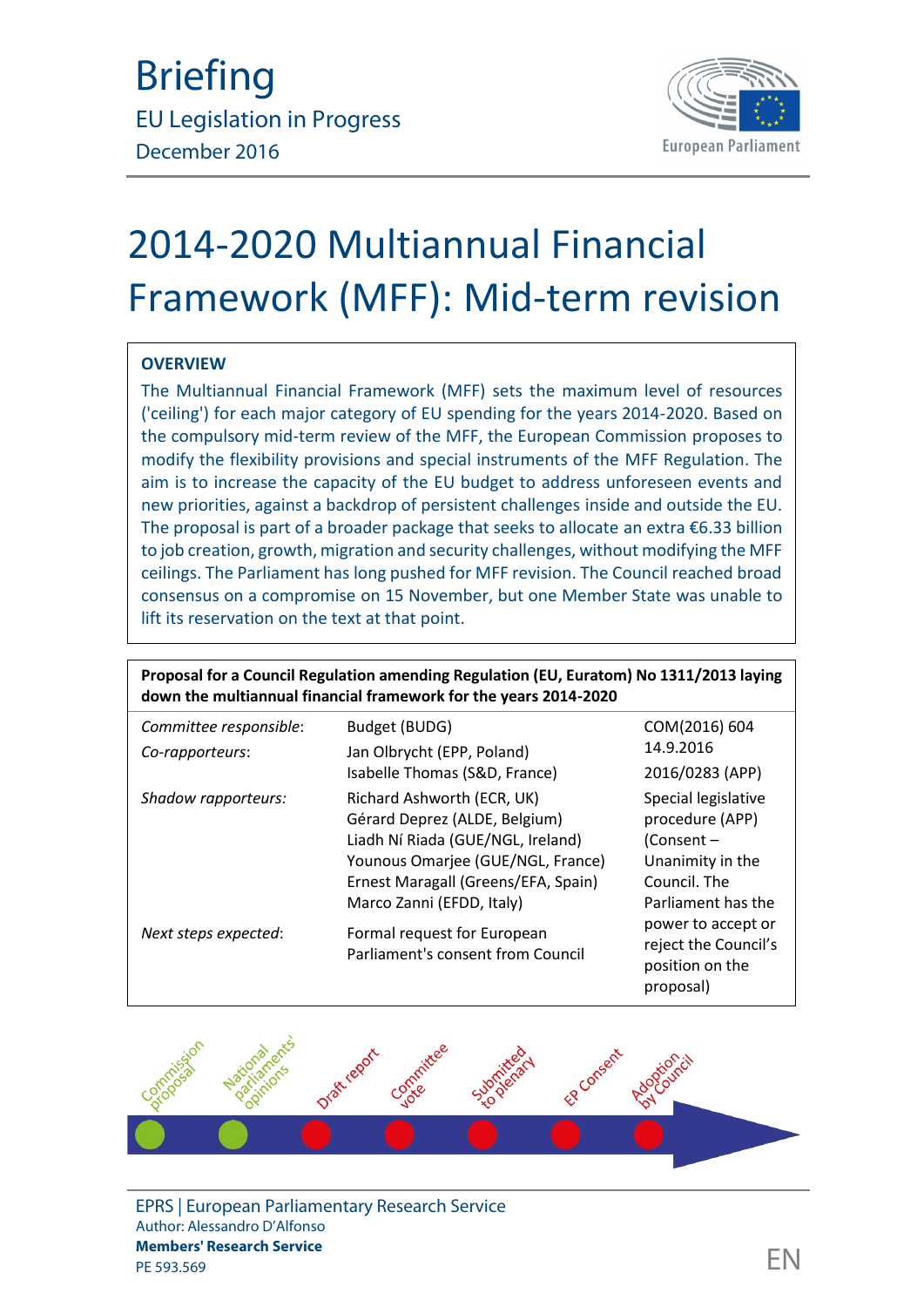# **Introduction**

The Multiannual Financial Framework (MFF) establishes the maximum level ('ceiling') of resources (commitment appropriations) for each major category ('heading') of EU spending for a period of at least five years. In addition, the MFF sets the overall ceiling for payments. The main objective of the MFF is to ensure the orderly development of expenditure in line with EU priorities and within the limits of the EU's own resources. Laid down in [Council Regulation \(EU, Euratom\) No 1311/2013](http://eur-lex.europa.eu/legal-content/EN/TXT/?uri=uriserv:OJ.L_.2013.347.01.0884.01.ENG) of 2 December 2013 (MFF Regulation), the current MFF covers the years 2014-2020. Based on Article 2 of the Regulation ('Mid-term review/revision of the MFF'), by the end of 2016 the European Commission must present a compulsory review of the functioning of the current MFF, accompanied, as appropriate, with a legislative proposal for the revision of Regulation 'No 1311/2013. The mid-term review/revision is to take into account the current economic situation and the latest macroeconomic projections. It is not possible to reduce pre-allocated national envelopes by means of the mid-term revision, without prejudice to the adjustment of cohesion policy envelopes set in Article 7 of the Regulation.

## **Existing situation**

The 2014-2020 MFF is endowed with total resources of €959.9 billion for commitments and €908.4 billion for payments (in 2011 prices). [Negotiated](http://www.europarl.europa.eu/RegData/bibliotheque/briefing/2013/130627/LDM_BRI(2013)130627_REV1_EN.pdf) between 2011 and 2013 against the backdrop of the economic crisis and fiscal consolidation in Member States, the current MFF is the first to have lower resources in comparison with the previous programming period (2007-2013). In constant prices, the total ceiling for commitments and payments respectively decreased by  $\epsilon$ 34.2 billion (-3.4%) and by  $\epsilon$ 34.4 billion (-3.7 %). Along similar lines, the share of the European Union's gross national income (GNI) devoted to the EU budget was set at 1 % for commitments and 0.95 % for payments (down from 1.12 % and 1.06 % for 2007-2013).

Some 47 % of the commitments are earmarked for heading 1 'smart and inclusive growth' (i.e. 13.1 % for subheading 1a 'competitiveness for growth and jobs' and 33.9 % for subheading 1b 'economic, social and territorial cohesion'), while heading 2 'sustainable growth: natural resources' gets 38.8 % of the total. The other three main headings have lower shares: 1.6 % for heading 3 'security and citizenship', 6.1 % for heading 4 'global Europe', and 6.4 % for heading 5 'administration'.

In its first years of functioning, the 2014-2020 MFF was confronted with a number of challenges: constant pressure on the 'security and citizenship' and 'global Europe' headings in the context of growing instability in the EU's neighbourhood, the migration crisis and security threats; a significant remaining investment gap in the EU many years after the outbreak of the financial and economic crisis; a high abnormal [payments](http://www.europarl.europa.eu/RegData/etudes/IDAN/2015/571322/EPRS_IDA(2015)571322_EN.pdf) [backlog,](http://www.europarl.europa.eu/RegData/etudes/IDAN/2015/571322/EPRS_IDA(2015)571322_EN.pdf) afflicting the EU budget at the end of both 2014 and 2015; and the knock-on effect of the late adoption of the MFF (December 2013) which delayed the start of its 2014-2020 implementing programmes.

The measures taken by EU institutions to try and address these challenges include: resorting to (and, by and large, exhausting) the relevant [flexibility tools](http://www.europarl.europa.eu/RegData/etudes/BRIE/2016/573952/EPRS_BRI(2016)573952_EN.pdf) available in the first years of the MFF; the establishment of budgetary tools at least partially outside the EU budget that combine financing from the EU budget itself and from other sources (e.g. the [European Fund for Strategic Investments](http://www.europarl.europa.eu/RegData/etudes/ATAG/2015/559510/EPRS_ATA(2015)559510_EN.pdf) or EFSI; [EU Trust Funds for external action;](http://www.europarl.europa.eu/RegData/etudes/BRIE/2015/572797/EPRS_BRI(2015)572797_EN.pdf) and the Facility for Refugees in Turkey); and a revision of the MFF to [transfer](http://www.europarl.europa.eu/RegData/etudes/BRIE/2015/565886/EPRS_BRI(2015)565886_EN.pdf) unused 2014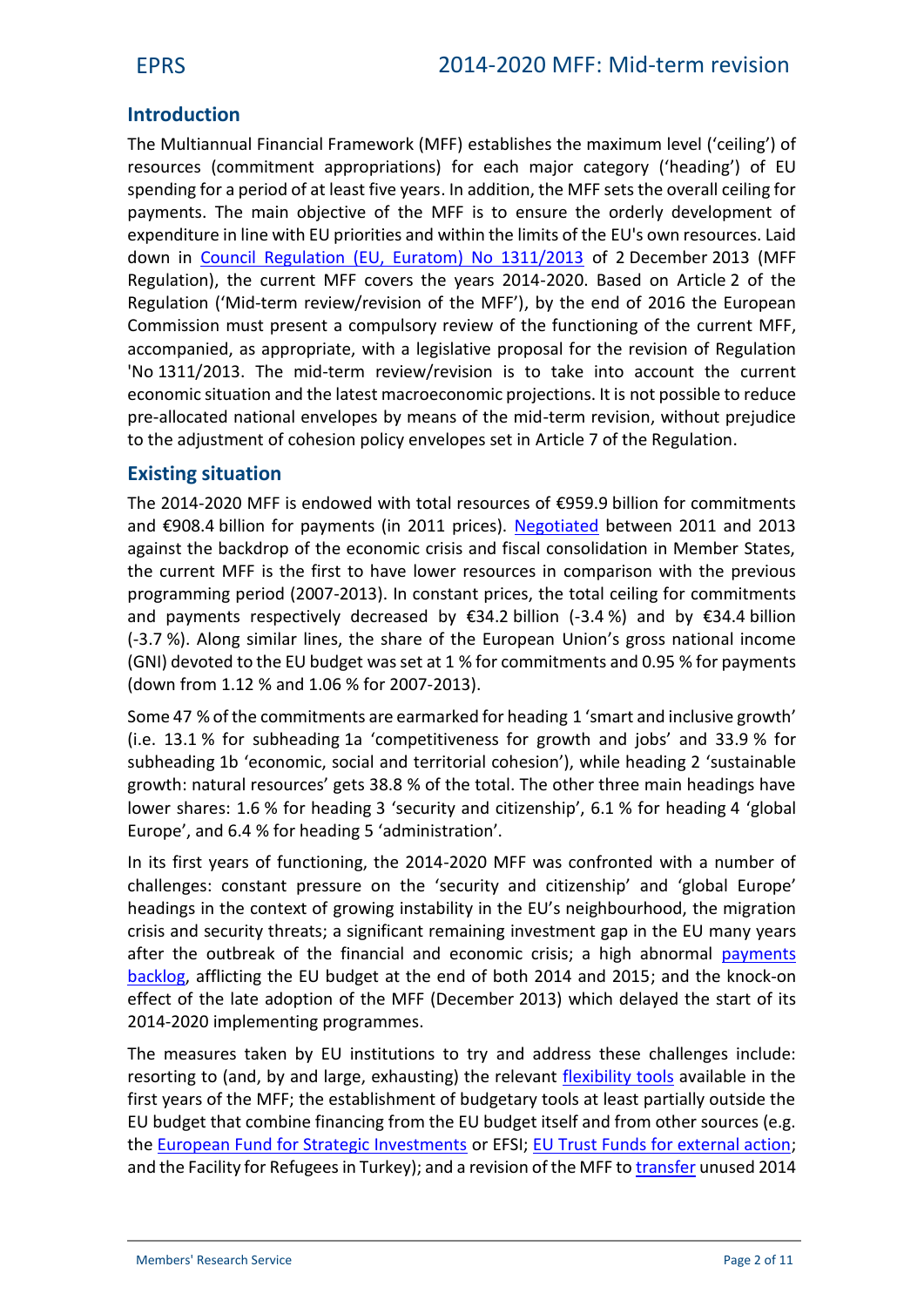funding allocations under shared management (the bulk of the amount related to cohesion policy spending) to 2015 and beyond.

# **Parliament's starting position**

The European Parliament (EP) was critical of the agreement on the 2014-2020 MFF reached by the European Council in February 2013 from very early on, calling for a series of changes in a March 2013 [resolution.](http://www.europarl.europa.eu/sides/getDoc.do?type=TA&language=EN&reference=P7-TA-2013-78) The conditions set by the EP to give its consent to the MFF Regulation included the revision of the MFF at a later stage (to enable the current Parliament and Commission to have their say on the budgets under which they have to work), $<sup>1</sup>$  and increased flexibility provisions to encourage full use of available funds.</sup> Following intensive negotiations, the political agreement reached by the EP and the Council of the European Union included: a compulsory review of the MFF by 2016, in which the Commission would propose revision; more flexibility for payments and commitments; and a number of other pointssuch as the setting-up of an interinstitutional high-level group tasked with a review of the financing system of the EU. Before giving its [consent](http://www.europarl.europa.eu/sides/getDoc.do?type=TA&language=EN&reference=P7-TA-2013-0455) to the MFF Regulation in November 2013, the EP [endorsed](http://www.europarl.europa.eu/sides/getDoc.do?type=TA&language=EN&reference=P7-TA-2013-304) the agreement with the Council, on the conditions noted above, but expressed concern that the overall ceilings set by the European Council might not provide the EU with sufficient means to achieve its objectives.

In the run-up to the mid-term review/revision of the MFF, in July 2016 the current EP adopted a [resolution](http://www.europarl.europa.eu/sides/getDoc.do?type=TA&language=EN&reference=P8-TA-2016-0309) to provide its input to the process ahead of the compulsory review of the MFF by the European Commission. Assessing the functioning of the 2014-2020 MFF in its first years, the EP drew attention to the budgetary implications of a number of serious crises and new political initiatives that were not anticipated in 2013, such as: the migration and refugee crisis; the persistently low level of investment and high rate of youth unemployment; internal security threats; crises in the agricultural sector; environmental challenges; the 2015 international agreement on climate change; and the growing pressure on development and neighbourhood policies. The EP concluded that this complex mix of challenges created additional pressing needs and pushed the framework to its limits in 2014 and 2015, with expenditure ceilings proving to be too low for several headings, and an unprecedented use of flexibility provisions. On this basis, the EP deemed a genuine revision of the 2014-2020 MFF to be absolutely necessary. In particular, Parliament's requests included:

- **The provision of additional resources in key areas of concern**. The EP recommends increasing the commitments ceilings of **subheading 1a 'competitiveness for growth and jobs'** (to fully offset the cuts to the **Horizon 2020** programme for research and the **Connecting Europe Facility**, which provided the resources for setting up EFSI), **subheading 1b 'economic, social and territorial cohesion'** (to make means available for the continuation of the **Youth Employment Initiative** until 2020), **heading 3 'security and citizenship'** (to tackle increased needs related to the **migration and refugee crisis** on the one hand and reinforced EU action in the field of **internal security** on the other), and **heading 4 'global Europe'** (to deal with the **external dimension of migration**, by addressing its humanitarian and economic causes, notably in the European Neighbourhood and in sub-Saharan Africa). The EP considers that the payments ceiling should also be increased accordingly.
- **The strengthening of flexibility provisions and special instruments**. The EP isof the opinion that a number of constraints imposed by the Council on flexibility provisions should be lifted, with a view to promoting full use of available MFF resources. For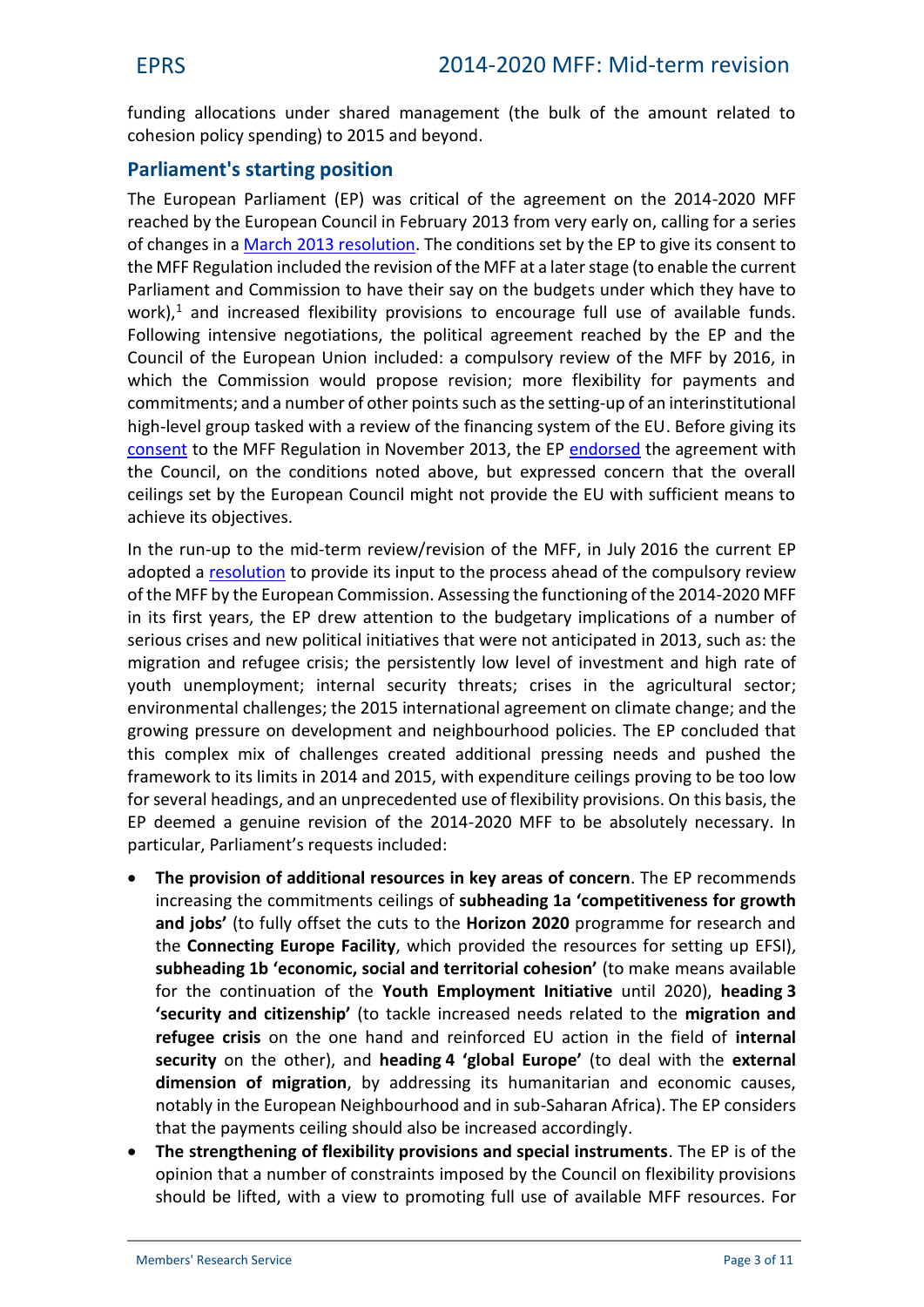example, relevant measures would remove limitations such as: the capping of the **global margin for payments** for the years 2018-2020; the possibility to use the **global margin for commitments** in some policy areas only; and offsetting resources mobilised through the **contingency margin** during the final years of the MFF. This should be coupled with strengthened resources for special instruments such as the **Flexibility Instrument** and the **Emergency Aid Reserve** to increase the capacity of the EU budget to address unforeseen events.

- **Measures to avoid a repeat of high year-end payments backlogs towardsthe end of the current MFF**. In addition to reinforced flexibility provisions (see above), the EP called for other measures, such as the establishment of a joint payment plan for the years 2016-2020, and for rules to retain extraordinary revenue (surplus deriving from under-implementation of programmes and fines related to EU competition law) within the EU budget.
- **The assessment and simplification of the implementation environment**. The EP deems that identified weaknesses should be addressed by streamlining relevant rules, with a view to **reducing the administrative burden** for beneficiaries. Also relevant to the implementation environment are the further development of **the EU budget focused on results** initiative, and a thorough assessment of the role of **financial instruments** as an alternative and complementary means of funding alongside traditional grants.
- **The evaluation of financial needs for climate-related measures**. The EP asks that the Commission reach the target of devoting 20 % of the EU budget to climate-related measures, and to estimate the financial impact on the EU budget of possible measures related to the implementation of the Paris agreement on climate change.

In addition, the EP expressed its view on key points for consideration for the post-2020 MFF, for which the European Commission is due to table a proposal before 1 January 2018. These include the duration of the next framework, the reform of the EU's financing system, the budgetary principle of unity to ensure democratic accountability, the inclusion of enhanced provisions to allow the EU to react swiftly to changing circumstances, and a simplified decision-making procedure in the Council (moving from unanimity to qualified majority).

## **Council starting position**

During the first half of 2016, the Dutch Presidency of the Council organised [informal](https://www.rijksoverheid.nl/binaries/rijksoverheid/documenten/kamerstukken/2016/05/30/voorzitterschapsverslag-over-mfk/voorzitterschapsverslag-over-mfk.pdf) [discussions](https://www.rijksoverheid.nl/binaries/rijksoverheid/documenten/kamerstukken/2016/05/30/voorzitterschapsverslag-over-mfk/voorzitterschapsverslag-over-mfk.pdf) on the future of the MFF. The general view was that reforming the MFF was necessary and challenging at the same time, since the framework should strike the right balance between investment stability and flexibility provisions to respond to new challenges in an ever-changing world. Most Member States were of the opinion that increased flexibility should be achieved within the current MFF ceilings. The Dutch Presidency report of May 2016 concluded that the first concrete steps towards increased flexibility in the 2014-2020 MFF are likely to take place through the revision of the EU's Financial Regulation, for which the European Commission has since tabled a proposal (September 2016). According to [Commission Vice-President](http://www.europarl.europa.eu/ep-live/en/committees/video?event=20160914-1500-COMMITTEE-BUDG) Kristalina Georgieva, in the run-up to the mid-term review/revision of the MFF there was little enthusiasm in the Council for a revision of the MFF and many national delegations preferred an exercise limited to a review of the 2014-2020 framework.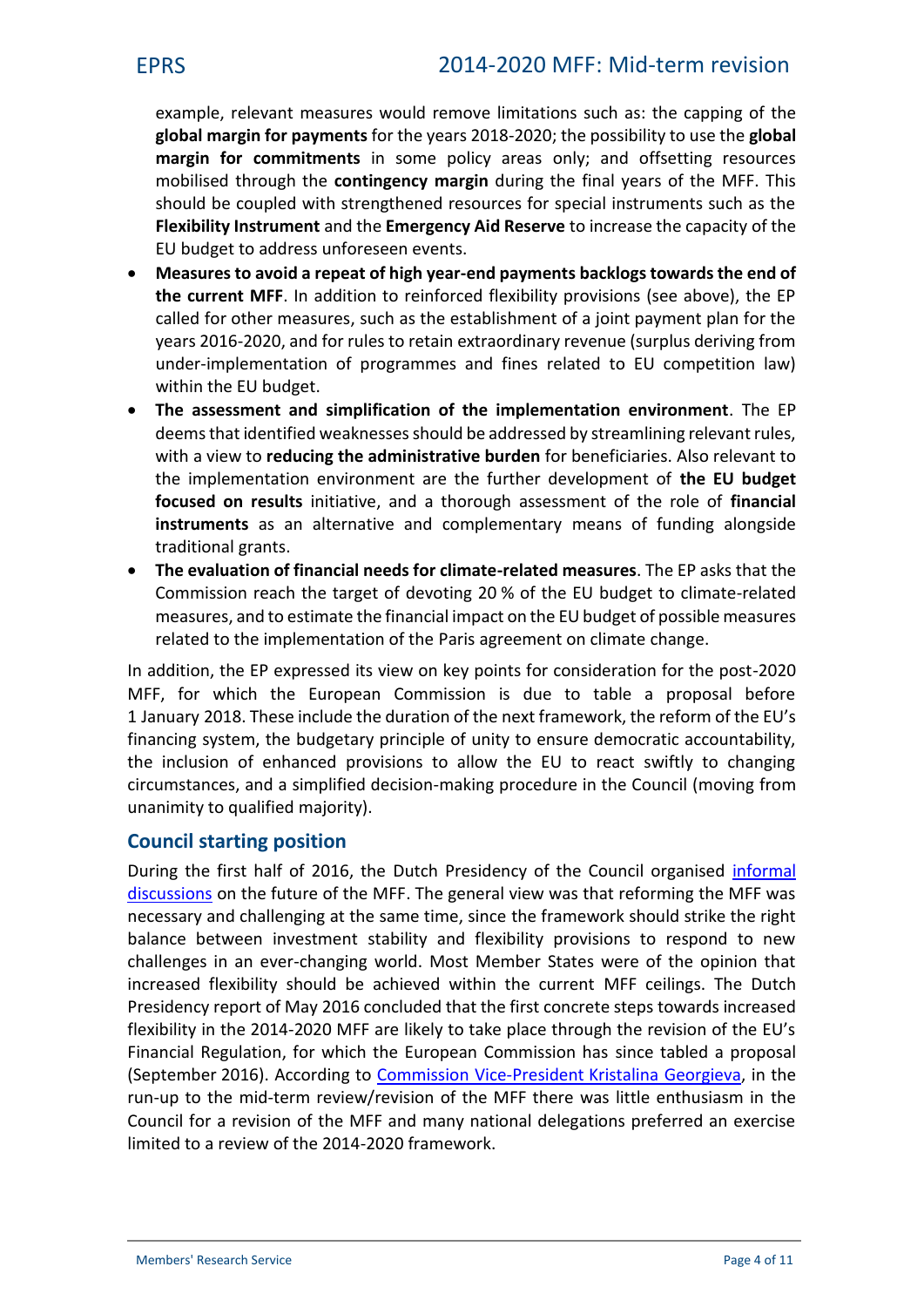# **Preparation of the proposal**

On 14 September 2016, the European Commission presented its mid-term review of the MFF in a communication [COM\(2016\)](http://eur-lex.europa.eu/legal-content/EN/TXT/?qid=1479123915941&uri=CELEX:52016DC0603) 603 and an accompanying staff working document [SWD\(2016\)](http://eur-lex.europa.eu/legal-content/EN/TXT/?qid=1479123970965&uri=CELEX:52016SC0299) 299. According to the documents, the MFF ensures medium-term predictability for investments, but also needs to respond swiftly to, and deliver on, new challenges. The Commission deems this swift adaptation to have occurred, both for the establishment of EFSI and the rapid provision of resources in the fields of migration, refugees and security. Additional resources were mobilised within the budget through the **flexibility provisions** of the MFF, and outside the budget by means of contributions from Member States and others (e.g. the European Investment Bank and other investors in EFSI). However, the Commission considers that the flexibility available under the current MFF is now almost exhausted, while challenges such as migration and security have long-term implications and require a strengthened budget capacity.

Looking more in detail at the functioning of the MFF to date, the Commission notes that the high level of **year-end payments backlog** that afflicted the EU budget in recent years and required the use of the contingency margin in 2014 is expected to be eliminated by the end of 2016. However, this positive development is also due to the slow start in the implementation of operational programmes under the new European Structural and Investment (ESI) funds, which makes it possible that pressure will again build on payments at the end of the current MFF. The staff working document includes a forecast of payments needs until the end of the framework.

In addition, the Commission identifies key patterns and challenges emerging during the first years of implementation of the current MFF. As regards **subheading 1b**, the above mentioned delays in the implementation of **ESI funds** under shared management (Member States and Commission) was determined by a mix of drivers: the late adoption of the legal acts; the introduction of ex-ante conditionalities; less stringent rules for decommitments; and the requirement to put a performance framework in place linked to a performance reserve. The Commission has urged Member States to speed up the implementation of ESI funds. In June 2016, there was an **overall increase of €4.6 billion (in current prices) of Member States' financial envelopes** under ESI funds, following the [technical adjustment](http://eur-lex.europa.eu/legal-content/EN/TXT/?qid=1479145140256&uri=CELEX:52016DC0311) provided for in the MFF Regulation to take into account the latest trends in gross national income.<sup>2</sup> The Commission would like relevant Member States to focus additional allocations on measures related to youth unemployment, the promotion of investments through financial instruments, and the migration crisis, and has started discussionsto this end. With regard to the **Youth Employment Initiative** (YEI), the scheme has also experienced initial delays, but appears to have delivered positive results once in place, according to initial [evaluations.](http://ec.europa.eu/social/main.jsp?catId=738&langId=en&pubId=7931) All YEI allocations were frontloaded to 2014 and 2015, reaching more than 1.3 million unemployed young people living in regions with youth unemployment rates higher than 25 %.

As far as **subheading 1a** is concerned, the take-up of programmes directly managed by the Commission in the fields of **competitiveness, education and training** was swift and strong, contrary to the delays experienced in subheading 1b. According to the European Commission, **Horizon 2020**, **Connecting Europe Facility**, **COSME** and **Erasmus+** received high numbers of eligible submissions, which significantly exceeded the available financial resources for these programmes. Along similar lines, the Commission assesses the initial phase of **EFSI**, which complements the MFF programmes aiming to create jobs and promote growth, positively. One year after its establishment by the EP and Council, EFSI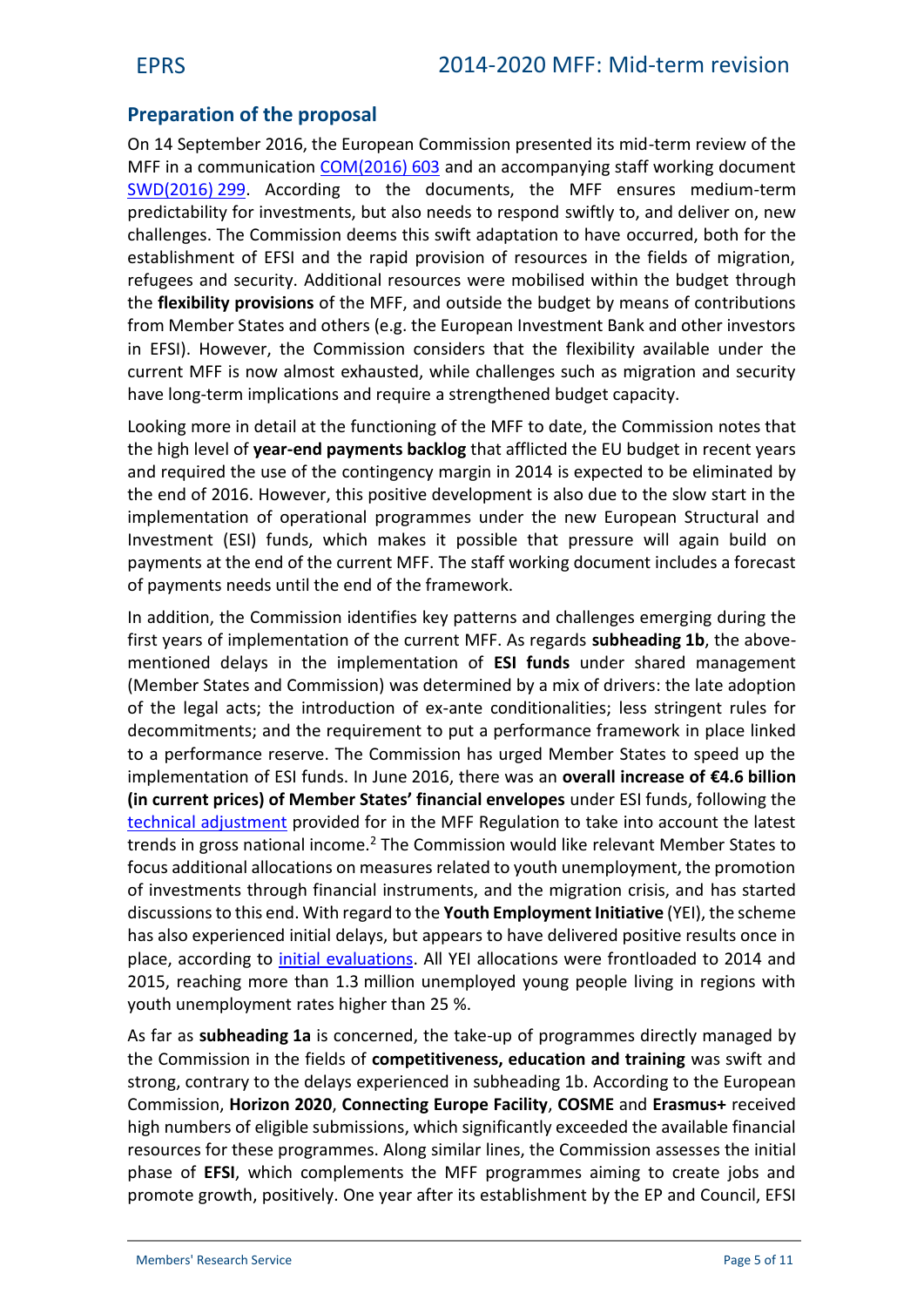was expected already to have mobilised €115.7 billion in additional investments across the EU (the objective is €315 billion over three years). The leverage effect is reported as significant, since 85 % of these investments come from other public and private investors.

Implementation started slowly for **heading 2 'sustainable growth: natural resources'**, due to delays experienced by the **European Agricultural Fund for Rural Development** and the **new direct payment schemes**. The Commission financed **market-support measures** of €1.66 billion, by redeploying resources and using assigned revenue. These measures aimed to respond to the **Russian ban on EU agricultural products** and to **crises and imbalances in specific agricultural sectors** (fruit and vegetables, dairy and livestock).

**Headings 3 and 4** have experienced significant pressure, on the one hand due to the **migration and refugee crisis**, which has both internal and external dimensions, and on the other in relation to **security challenges**. To address the issue of very tight ceilings for these two headings, measures undertaken include: use of special instruments (the Flexibility Instrument and Emergency Aid Reserve), to increase the resources for relevant spending programmes (e.g. the [Asylum, Migration and Integration Fund\)](http://www.europarl.europa.eu/RegData/etudes/BRIE/2015/551316/EPRS_BRI(2015)551316_EN.pdf); and setting up instruments, such as [EU Trust Funds](http://www.europarl.europa.eu/RegData/etudes/BRIE/2015/572797/EPRS_BRI(2015)572797_EN.pdf) and the Facility for Refugees in Turkey, to combine resources from the EU budget and/or the European Development Fund (EDF) with other contributions. In addition, the European Commission notes the budgetary implications of new initiatives already approved or proposed, such as the establishment of the European Border and Coast Guard, the reinforcement of Europol and of the European Asylum Support Office, the creation of the [Instrument for Emergency Support within the EU](http://www.europarl.europa.eu/RegData/etudes/ATAG/2016/580896/EPRS_ATA(2016)580896_EN.pdf) and the European Fund for Sustainable Development (EFSD).

Finally, the Commission looks at possible developments for the **post-2020 period**, noting that there is a growing consensus on the need for coherent reform of both the expenditure and revenue sides of the budget. Highlighted aspects include the duration of the framework; 'budgetisation' of the European Development Fund (EDF);<sup>3</sup> the right balance between flexibility and predictability; and simplification of programmes under shared management (Member States and Commission), such as ESI funds.

## **The changes the proposal would bring**

On the basis of the mid-term review, the European Commission has proposed a **mid-term revision** of the MFF. The legislative proposal to amend the MFF Regulation is **part of a package of proposals** that have been tabled in parallel ('mid-term review/revision package', see Table 1 below). While the package does not modify the ceilings enshrined in the 2014-2020 MFF, among other objectives it aims at strengthening resources in areas considered of key concern, for example by making unallocated MFF margins available for identified priorities.

The **legislative proposal proper** to amend the MFF Regulation focuses on **special instruments**, with a view to reinforcing them, removing some limitations that currently apply to the flexibility provisions of the MFF and **increasing the budget's capacity to react swiftly to unexpected challenges**. Envisaged measures appear to be in line with demands for increased MFF flexibility set out by the EP in its resolution of July 2016 (see 'Parliament's starting position' above). In particular, the Commission proposes to:

 **Remove the cap on the global margin for payments for the years 2018-2020**. The global margin for payments allows transfer of the unused portion of the payment ceiling in a given year to the payment ceiling of subsequent years of the MFF. However, Article 5(2) of the MFF Regulation currently limits the possible increase of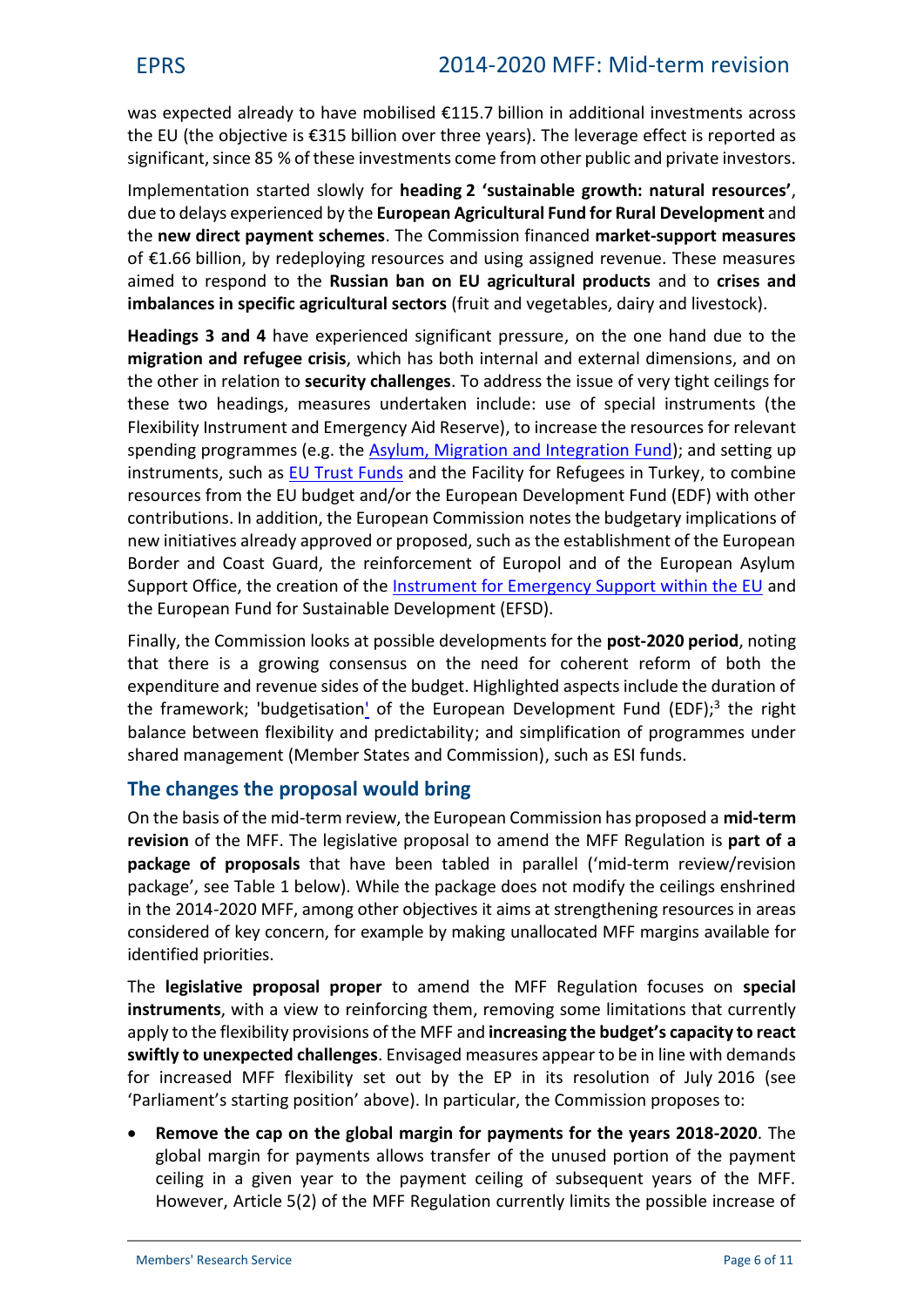the payment ceiling to €7 billion in 2018, €9 billion in 2019 and €10 billion in 2020. The removal of such limitations is meant to address possible pressure on payments in the final years of the MFF (e.g. due to the ESI funds' slow start, see above) and **avoid a repeat of abnormal year-end payments backlogs** at these points in time, while maintaining total payment allocations unchanged for the 2014-2020 period.

- **Increase the resources of two special instruments**. The annual amounts available for the **Flexibility Instrument** and the **Emergency Aid Reserve**, which are expressed in 2011 prices, would be set respectively at  $\epsilon$ 1 billion (from  $\epsilon$ 471 million) and €500 million (from €280 million). The aim is to reinforce tools that made a positive contribution to addressing unexpected crises and their humanitarian and security implications, in a context of tight ceilings for certain spending areas and persistent challenges in the EU's neighbourhood.
- **Create a new special instrument**. A **European Union Crisis Reserve** would be set up and endowed annually with an amount equivalent to that of the unused appropriations that were decommitted two years previously.<sup>4</sup> This reserve would increase the capacity of the EU budget to **respond to possible crises** and events with humanitarian and security impact, by promoting full use of current MFF resources.
- **Remove the scope limitation of the global margin for commitments**. Through this tool, MFF margins for commitments available and not used in the years 2014-2017 may be mobilised by the EP and the Council in the 2016-2020 period for objectives related to growth and employment. The elimination of the scope limitation would allow part of these resources also to be used for other policy challenges, should such a need arise.

The proposal concerning the revision of the MFF Regulation proper is to be considered in the broader framework of the **MFF review package**, which contains **other related legislative and budgetary proposals**.<sup>5</sup> Table 1 provides an overview of the main proposals of the package, classifying them into five groups on the basis of their core objectives.

| <b>Core objective</b>                                                                          | Examples of related proposals and procedure file(s)                                                                                                                                                                                                                                                                                                       |  |
|------------------------------------------------------------------------------------------------|-----------------------------------------------------------------------------------------------------------------------------------------------------------------------------------------------------------------------------------------------------------------------------------------------------------------------------------------------------------|--|
| Increasing the capacity of the EU budget<br>to react to unforeseen challenges                  | - Revision of the MFF Regulation $ (2016/0283$ (APP))                                                                                                                                                                                                                                                                                                     |  |
| Avoiding pressure on payment ceilings<br>during the final years of the 2014-2020<br><b>MFF</b> | - Revision of the MFF Regulation – (2016/0283 (APP))<br>- Contingency margin mobilised in 2014: bringing its offsetting forward<br>from 2018-2020 to 2017 (2016/2233(BUD))                                                                                                                                                                                |  |
| Increasing EU tools and/or<br>means<br>addressed to job creation and growth                    | - Revision of the EFSI Regulation to extend the duration of EFSI until 2020<br>and increase its means (2016/0276(COD))<br>-Creation of a Wifi4EU initiative to promote the availability of internet<br>connectivity in local communities (2016/0287(COD))                                                                                                 |  |
| Increasing EU tools<br>and/or<br>means<br>addressed to migration and security<br>challenges    | As part of the Commission's external investment plan of June 2016:<br>Setting-up a European Fund for Sustainable<br>Development<br>(2016/0281(COD))<br>- Extension of the European Investment Bank's mandate for its investment<br>activities outside the EU (2016/0275(COD)) and revision of the Guarantee<br>Fund for external actions (2016/0274(COD)) |  |
| Simplifying implementing rules of EU<br>funds and increasing their impact                      | - Revision of the EU's Financial Regulation and of related basic acts in specific<br>spending areas such as agriculture, cohesion, Connecting Europe Facility and<br>space (2016/0282(COD))                                                                                                                                                               |  |

| Table 1 – MFF review package – core objectives of the main proposals |  |
|----------------------------------------------------------------------|--|
|----------------------------------------------------------------------|--|

Source: EPRS, based on European Commission mid-term review communication and proposals, and EP Legislative Observatory data.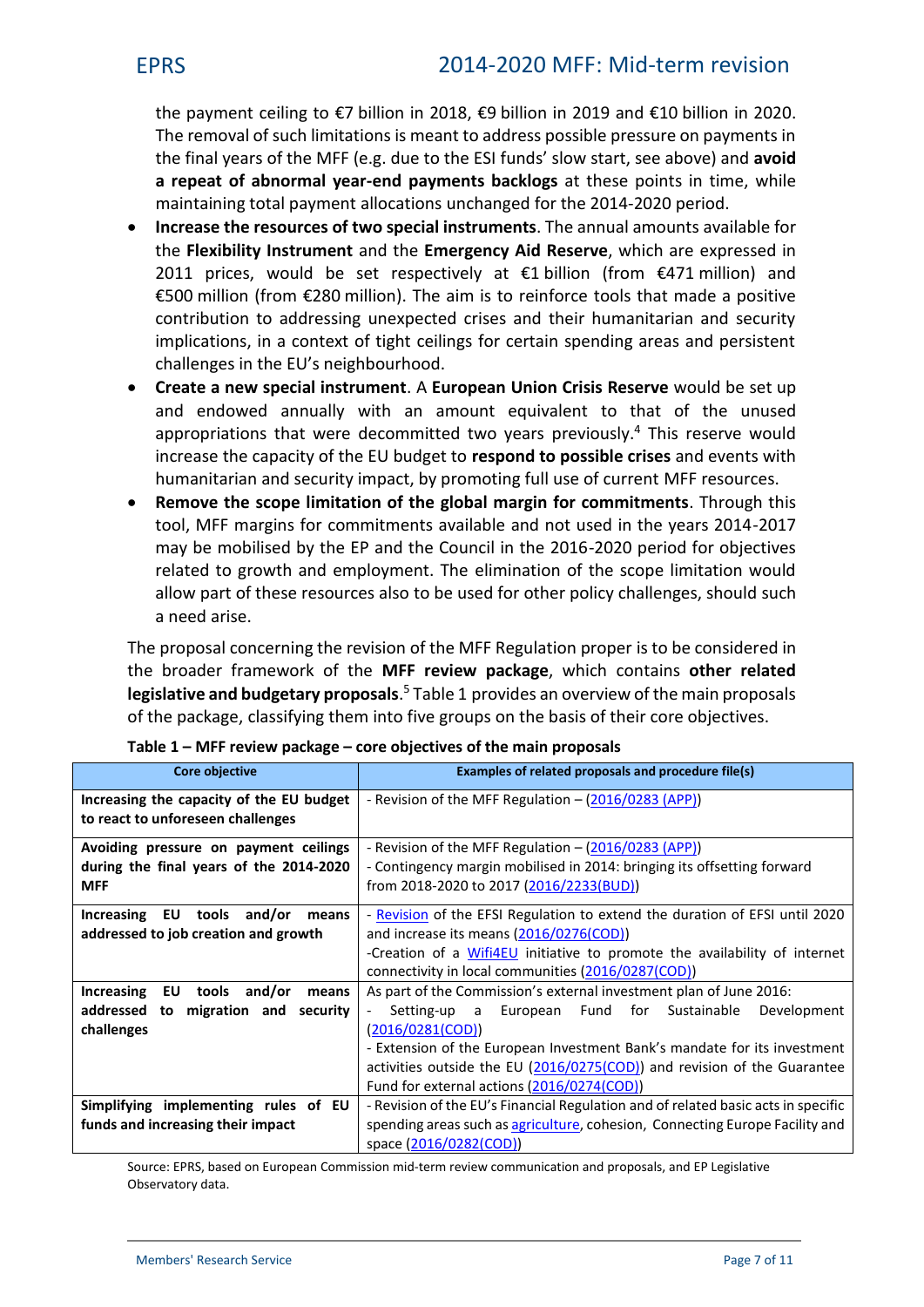Amounting to around **€6.3 billion** (in current prices),<sup>6</sup> the **total financial resources related to the MFF mid-term review proposals** are linked not only to the new legislative proposals listed above, but also to proposals to reinforce existing tools (e.g. additional allocations for highly subscribed programmes under subheading 1a, such as Erasmus+, Horizon 2020 and the Connecting Europe Facility, and new resources to allow for the continuation of the Youth Employment Initiative under subheading 1b) and to the financial implications of initiatives already in the pipeline (e.g. the establishment of the European Border and Coast Guard and the strengthening of Europol). The above mentioned amount is distributed between two broad groups of policy objectives: **€2.40 billion for job creation and growth** (subheadings 1a and 1b) and **€3.93 billion for migration and security** (headings 3 and 4).





Data source: European Commission, Mid-term review communication.

In addition, the Commission underlines the extra €1.8 billion of spending for migration included in the draft 2017 EU budget and the additional €4.6 billion, which stems from the automatic technical adjustment of financial envelopes under ESI funds (see 'preparation of the proposal' above), and is proposed to be devoted to youth employment, integration of refugees and promotion of investments. On this basis, the Commission quantifies the total financial envelope relevant to the mid-term review package at €12.8 billion. Except for the compulsory technical adjustment of the financial envelopes of ESI funds,<sup>7</sup> these measures do not modify the MFF ceilings for 2014-2020, given that it is proposed they are financed by margins of the MFF which are still unallocated and/or by the mobilisation of special instruments. The **proposed revision of the MFF Regulation** includes measures such as reinforcement of special instruments to counter the reduction of resources available for unexpected events that this financing would trigger, and to increase the possibility to allocate such resources more flexibly to the policy areas when, and where, needs arise.

## **Advisory committees**

In June 2016, the **Committee of the Regions** (CoR) adopted opinion [9/2016](http://cor.europa.eu/en/activities/opinions/pages/opinion-factsheet.aspx?OpinionNumber=CDR%209/2016) on the MFF revision, ahead of the presentation of the Commission proposal. Among other points, the CoR called for the mid-term review to result in a full revision with additional funding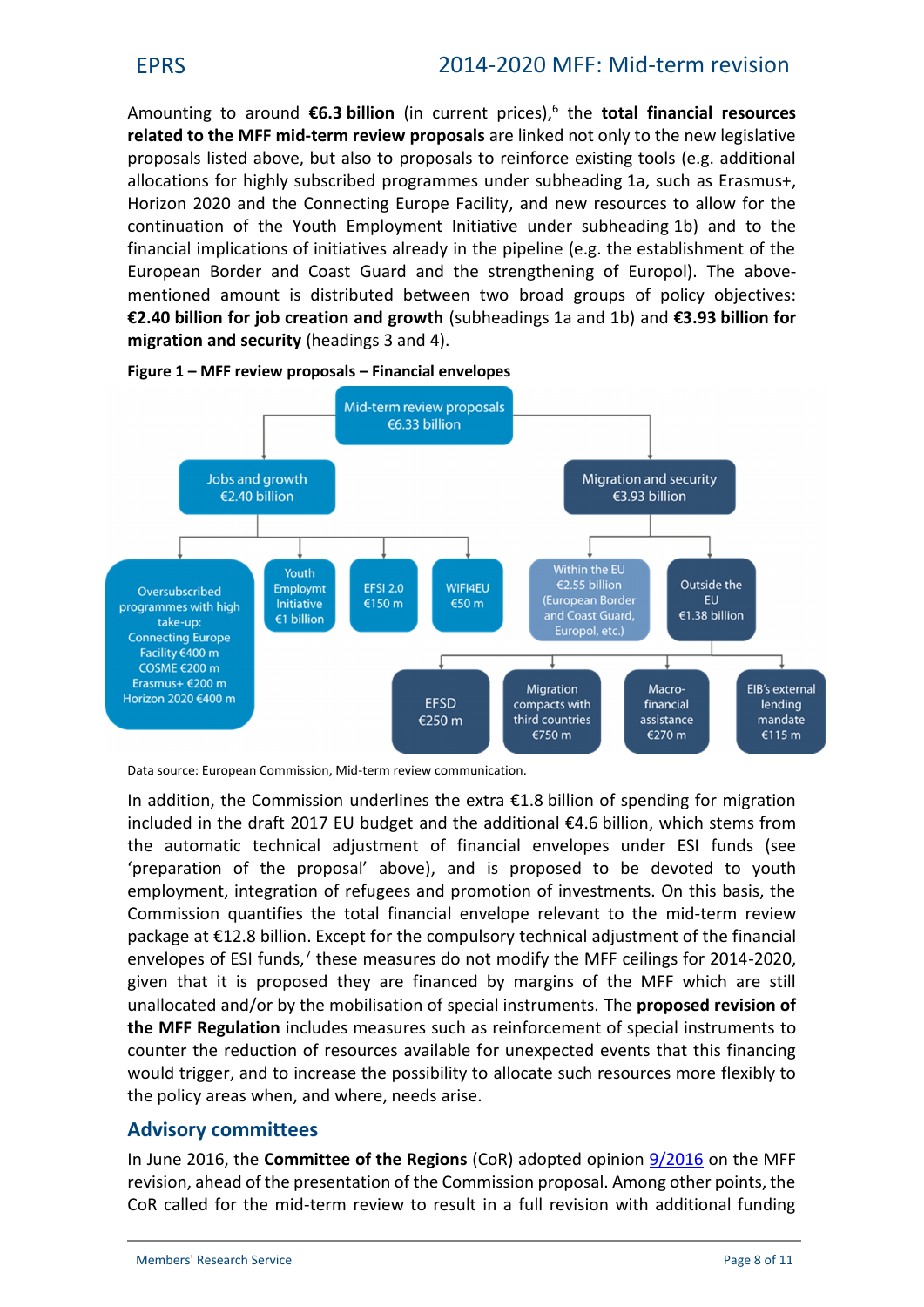allocated to measures promoting structural growth (e.g. Youth Employment Initiative and the European Fund for Strategic Investment). In a fast-track resolution ([2016/05222\)](http://webapi.cor.europa.eu/documentsanonymous/cor-2016-05222-00-00-res-tra-en.docx) adopted on 12 October 2016, the CoR criticised the tabled mid-term review as lacking ambition and giving a wrong impression of the implementation of ESI funds; welcomed some of the Commission proposals (e.g. additional allocations for Horizon 2020, the Connecting Europe Facility and the Youth Employment Initiative); and considered that increased flexibility would not solve the issue of insufficient resources in the MFF to addressthe migration and refugee crises. The **European Economic and Social Committee** (EESC) is preparing the adoption of an opinion on the mid-term review ([ECO/417\)](http://www.eesc.europa.eu/?i=portal.en.eco-opinions.40455). In 2012, both the [EESC](http://eur-lex.europa.eu/legal-content/EN/TXT/?uri=celex:52012AE1299) and the [CoR](http://eur-lex.europa.eu/legal-content/EN/TXT/?uri=celex:52012AR1777) expressed their opinions on the initial Commission proposal for the current MFF in the context of an optional consultation.

## **National parliaments**

The Commission has transmitted the proposal for the revision of the 2014-2020 MFF to national parliaments. A number of parliamentary chambers have [considered](http://www.ipex.eu/IPEXL-WEB/dossier/document/COM20160604.do) the proposal.

## **Stakeholders' views**

*This section aims to provide a flavour of the debate and is not intended to be an exhaustive account of all different views on the proposal. Additional information can be found in related publications listed under 'EP supporting analysis'.*

In a [briefing paper](http://www.eca.europa.eu/Lists/News/NEWS1611_03/Briefing_paper_MFF_2014-2020-en.pdf) from 28 October 2016, the **European Court of Auditors** (ECA) says the mid-term review package will contribute to allocating more resources to identified priorities, increasing the flexibility of the budget and simplifying implementing rules. However, the ECA adds that the mid-term review presented by the Commission is not a comprehensive review of EU spending, which it says should be carried out before proposals for the next MFF are put forward. Other criticisms include the risk that some proposals could add new layers of complexity to the EU budgetary system (e.g. those on increased flexibility, and those encouraging financial contributions from other sources). The ECA also draws attention to the growing role of financial instruments, trust funds and investment funds guaranteed by the EU budget, which in the ECA's view requires an enhancement of risk management of, and reporting on, potential liabilities for the EU originating from these activities. On this basis, the ECA puts forward a series of proposals for the next programming period: possible changes in the timetable for preparation of the next MFF; the launch of a comprehensive spending review and of a high-level debate on future priorities for the EU budget; and the streamlining of the EU's financing system.

According to a paper published by the **CEPS think-tank**, the mid-term review/revision put forward by the Commission takes the right direction in proposing measures to improve the functioning of the EU budget and its capacity to respond to new priorities and unforeseen events.<sup>8</sup> The proposal does not entail a major reform of the EU budget, which the author does not consider desirable in the middle of a programming period. However, deeming that the EU budget in its current form is not suited to tackling unprecedented challenges, the author calls for its comprehensive reform for the post-2020 period, highlighting a number of areas and aspects deserving particular attention. These include a thorough review of the measures currently funded by the EU budget; an increased focus on EU-wide objectives and on complementarity with national budgets; the distinction between projects requiring financial instruments and those requiring grants; and modifications to the own resources system that finances the EU.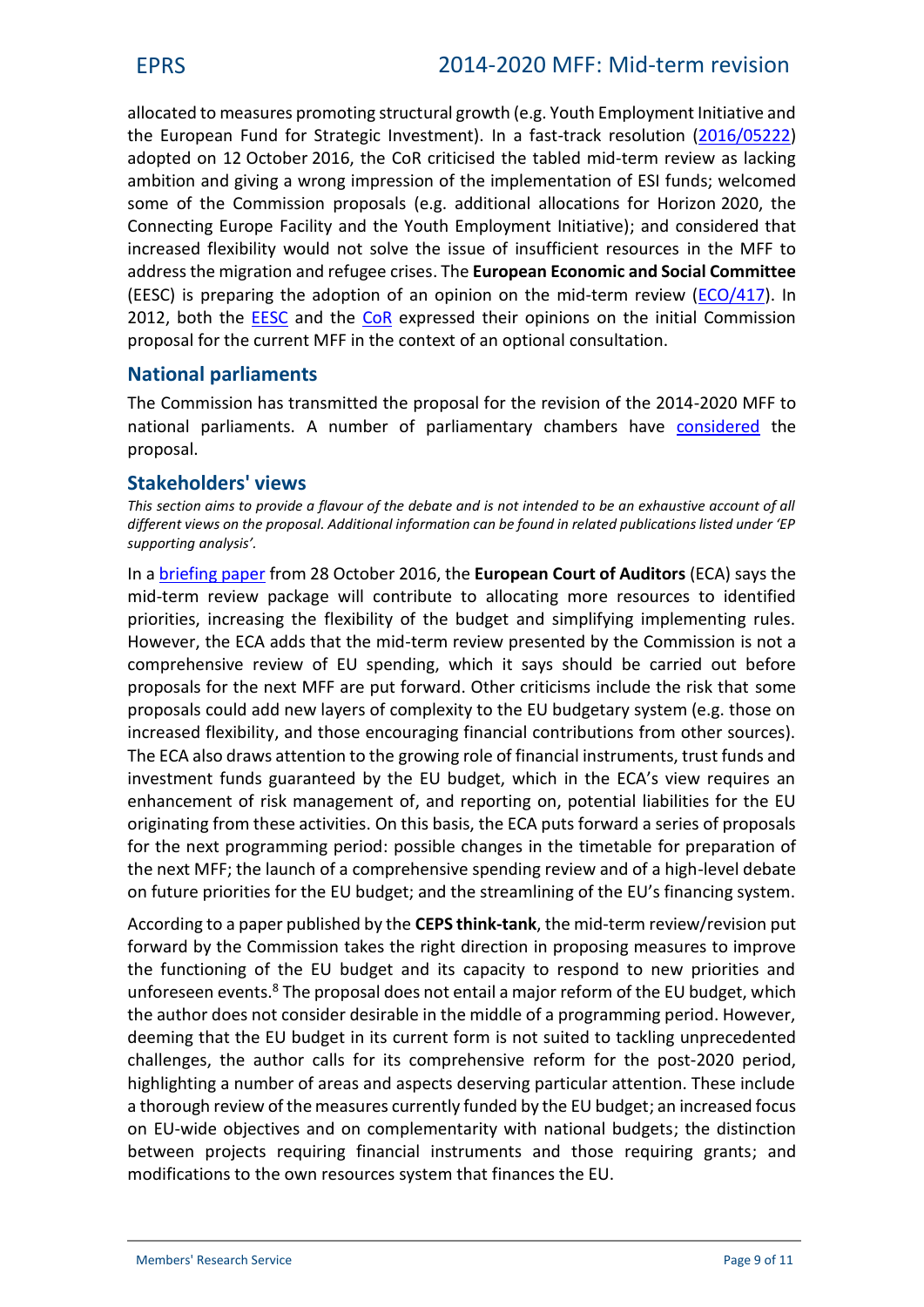# **Legislative process**

The special legislative procedure set out in Article 312 of the [Treaty on the Functioning of](http://eur-lex.europa.eu/legal-content/EN/TXT/?uri=uriserv:OJ.C_.2010.083.01.0001.01.ENG&toc=OJ:C:2010:083:TOC) [the European Union](http://eur-lex.europa.eu/legal-content/EN/TXT/?uri=uriserv:OJ.C_.2010.083.01.0001.01.ENG&toc=OJ:C:2010:083:TOC) requires both unanimity in the Council and the consent of the EP (to be given by a majority of its component members). In October 2016, the [Slovak](http://www.consilium.europa.eu/en/press/press-releases/2016/10/19-eu-budget-2017/) [Presidency of the Council](http://www.consilium.europa.eu/en/press/press-releases/2016/10/19-eu-budget-2017/) argued that the review of the MFF and the negotiations for the 2017 EU budget are two separate exercises and should be tackled as such. The Council deals with the files under two different configurations: Economic and Financial Affairs (ECOFIN) for the annual budget, and General Affairs for the MFF. One week later, in a [resolution,](http://www.europarl.europa.eu/oeil/popups/ficheprocedure.do?lang=en&reference=2016/2931(RSP)) the EP objected that the MFF revision and the 2017 EU budget are closely linked, since elements of the 2017 budget depend on the revision; and regretted that the Council was not yet ready to open negotiations on the MFF revision. In addition, Parliament confirmed that its mandate for the MFF revision was the resolution of 6 July 2016 (see 'Parliament's initial position' above), welcomed the changes to the framework envisaged by the Commission in its September 2016 proposal, and called for the Council to start negotiations without delay.

On 15 November 2016, the Slovak Presidency announced that there was broad agreement on its compromise text (with the United Kingdom abstaining). However, Italy maintained a reservation on the agreement and needed more time to join the consensus. While the compromise text (13545/16 rev 4 of 14 November 2016) is not yet publicly available, Commission Vice-President Georgieva defined it as valuable and viable, and provided an overview of its main features during the [public session](http://video.consilium.europa.eu/en/webcast/235f36f4-7769-4058-8b6f-7ccd82f19920) of the Council. In particular, elements related to the **flexibility provisions and special instruments of the MFF Regulation** show some changes from the Commission proposals, and include: 1) reinforcement of the Flexibility Instrument and the Emergency Aid Reserve; 2) the possibility to take up unused European Union Solidarity Fund and European Globalisation Adjustment Fund resources that would otherwise be lost; 3) extension in the scope of the global margin for commitments; and 4) a total increase of €5 billion in the maximum level of the global margin for payments for 2019 and 2020. In addition, an agreement was reached on the **proposal concerning the mobilisation of the Contingency Margin in 2014**, which is aimed at reducing possible pressure on payments during the final years of the current MFF. As regards the reinforcement of resources for **job creation and growth objectives**, the broad agreement includes additional amounts for the Youth Employment Initiative  $(+\epsilon 1.2)$  billion), the transport component of the Connecting Europe Facility (+€0.3 billion), Horizon 2020 (+€0.2 billion), Erasmus+ and COSME (+€0.1 billion each). However, the Council wishes to see these top-ups financed by means of redeployment from other budgetary lines. The broad agreement would also include €3.9 billion in the fields of migration and security. According to press sources,<sup>9</sup> Italian Under-Secretary for European Affairs, Sandro Gozi, declared that Italy would have been ready to approve the proposals as tabled by the Commission. He criticised the compromise text, saying that it was not in line with EU ambitions and priorities, and failed to provide an appropriate level of resources in the areas of youth unemployment, research, migration and security.